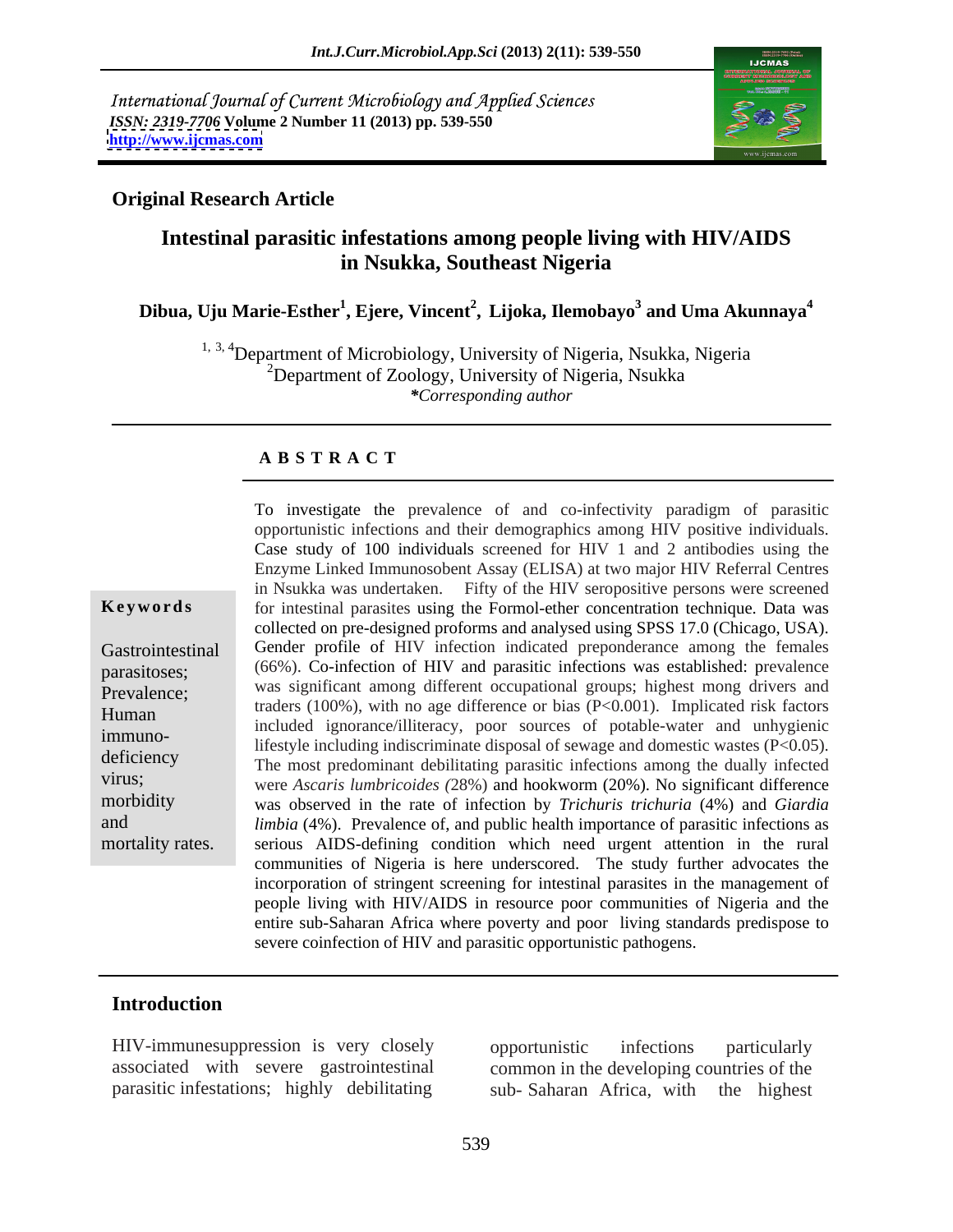causing a more rapid progression to AIDS, the proximate cause of death of AIDS

HIV disease epecially in the rural and resource poor communities of Nigeria, and these pose serious public health threat as previously reported by several authors who presented varying prevalence rates manifestations, demographics, and depending on their geographical locations

One of the major debilitating conditions associated with severe immune socio-cultural and agricultural<br>suppression is diarrhoea, caused by several practices of the indigenes, the intestinal parasites. It is defined as ecosystem degradation resulting from loose, watery stools bowel movements, occurring more than three times in one with parasitic infestation.<sup>8</sup> Implicated gastrointestinal parasites in diarrheal *parvum, Isospora belli, Microsporidia*  species, *Giardia intestinalis, Entamoeba histolytica,* Cyclospora species, Others include Nematodes: *Strongyloides stercoralis.*<sup>9</sup> Presenting clinical Materials and Methods conditions associated with diarrhoea include weight loss, iron deficiency Study Population and Design anaemia. These conditions usually budy reputation and besign assume more extraordinarily debilitating proportions following immune patients at two HIV Referral Centres in suppression and the resultant decline in the  $CD4^+$  T-lymphocytes. the  $CD4^+$  T-lymphocytes.

concentration of HIV and associated There is a dearth of information on the morbidities. Co-infection of HIV with prevalence of gastrointestinal parasitosis parasitic infections dramatically enhance among HIV-positive patients in Nsukka. progressive decline of the immune system, In spite of the daily increasing as a result of more rapid decline of the in the Nsukka metropolis, little or no  $CD4^+$  T-lymphocyte counts which studies have been carried out to characteristically falls below 200 cells/ml correlate the emerging incidence of life (Morris *et al.*, 2004; Ramakrishnan *et al.*, threatening infestations (with parasitic 2007) Such co-infections, generally, are pathogens) with the regularly patients WHO, 2002; Chan *et al*., 1994). associated anaemia, malnutrition, weight Parasitic infections are the hallmark of HIV/AIDS associated gastrointestinal and nature of their surveys (Dibua *et al.*, determining the level or prevalence of these parasites and the relationship 2007).<br>2007). <br>2007). <br>2007). associated with severe immune socio-cultural and agricultural sometimes with unusual colours inadequate water and the associated day is a common problem associated  $\overrightarrow{r}$  predispose the inhabitants to intestinal condition include: *Cryptosporidium* of gastrointestinal disorders studies have been carried out to threatening infestations (with parasitic pathogens) with the regularly r e ported cases of diarrhoea loss, intestinal obstruction and other disorders. It is against this background, that this study, which investigated the prevalence of gastrointestinal intestinal parasitic infections in relation to clinical manifestations, demographics, and immune status. The study further aims at determining the level or prevalence of these parasites and the relationship between clinical findings and the laboratory diagnosis of these parasites in Nsukka where the socioeconomic, socio-cultural and agricultural practices of the indigenes, the ecosystem degradation resulting from erosion as well as the constraint of poor sanitary and hygienic conditions predispose the inhabitants to intestinal parasitic infections. The findings would serve as reference data to health personnel in the community and environs constrained by trained personnel and good laboratory facilities in the course of management (Dibua *et al*., 2007).

# **Materials and Methods**

# **Study Population and Design**

This was a cross sectional study of 100 Nsukka: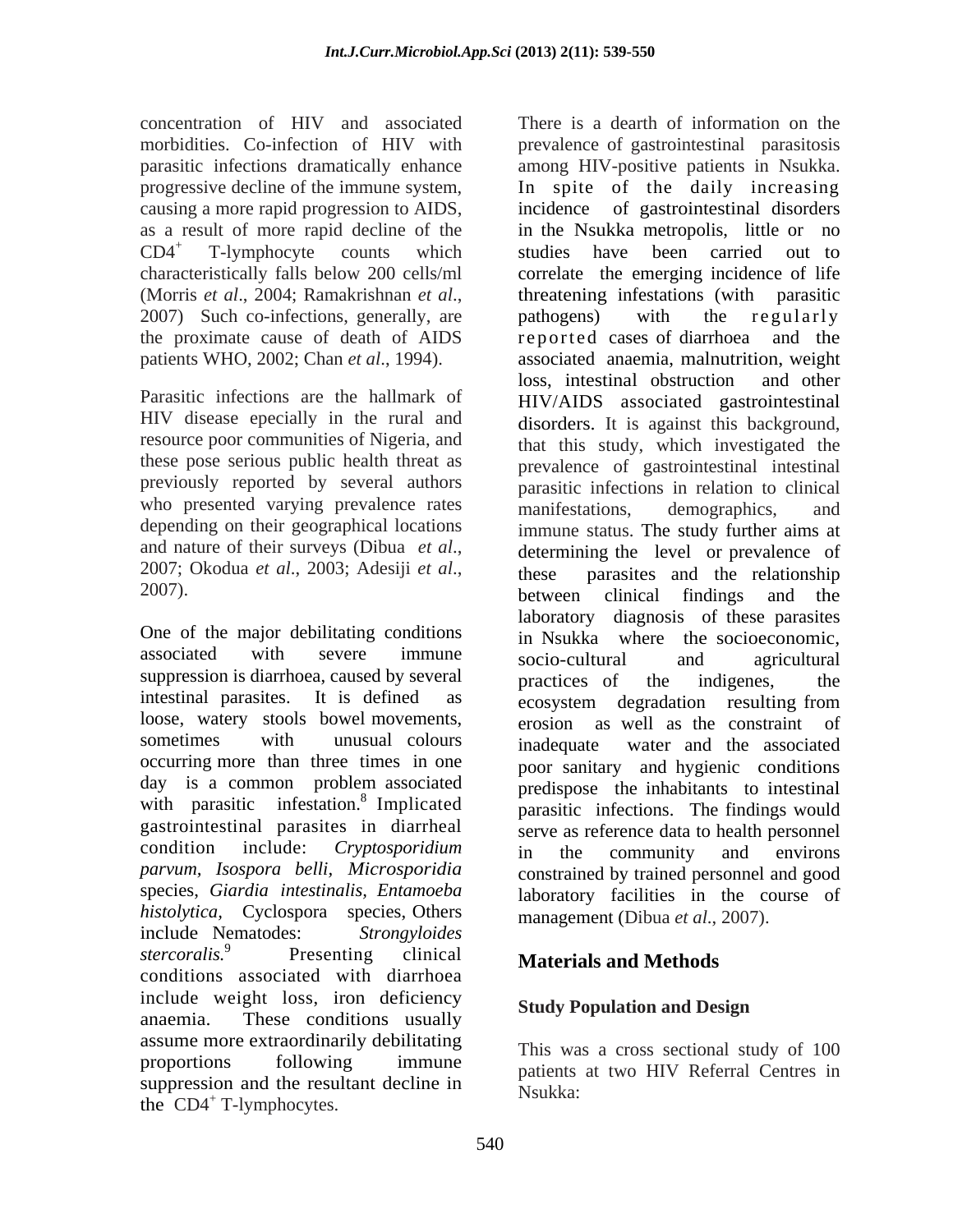the District Hospital in Enugu-Ezike, Igbo-Etiti Local Government Area (LGA), and Shanahan Hospital in Nsukka metropolis. The hospitals are centres for general population, including people living HIV/AIDS management, with a referral with HIV/AIDS and non-infected persons status and also serve as medical centres for (the control group). Participation was the local communities of Nsukka and voluntary, and bio-data such as age, Igbo-Etiti LG and the neighbouring towns in Kogi State. The inhabitants of these communities are mostly farmers and traders with very minimal income per capita. Patients between 8 to 71 years<br>attending the clinics for HIV voluntary **Socio-demographic Data** attending the clinics for HIV voluntary testing and counselling (VTC) as well as others on routine medical check or treatment were recruited into the study<br>hetween Ianuary 2011 and Iune 2012<br>demographic characteristics of the between January 2011 and June 2012. demographic demographic demographic demographic demographic demographic demographic demographic demographic demographic demographic demographic demographic demographic demographic demogr

# **Ethical Consent**

Verbal informed consent was elicited from **IMIV** Sergenting: Detection of HIV 1 and the volunteer participants or their 2 antibodies guardians (for those below 18 years of age) to whom the nature and significance of the study was explained before inclusion in the study. Reasons given by participants for preference of verbal consent were for fear of societal rejection or stigmatization; no participant or guardian wanted documented evidence of seropositive HIV status. However,  $\frac{17661 \text{ Hz}}{180 \text{ System}} = \frac{1184 \text{ N}}{184 \text{ N}} = \frac{1111 \text{ N}}{2}$ discretion was used in data collection and handling including careful recording in

The study was carried out according to the Declaration of Helsinki (World Medical Association and Council for International Organizations of Medical Sciences (CIOMS), and the International Guidelines for Human Experimentation in Clinical Research, as well as due permission from the Research Ethics Committee of the University of Nigeria, Fresh faecal samples were collected from and the Ethical Board of the participating

#### **Sampling Procedure**

Stool sample were collected from the (the control group). Participation was gender, educational level, occupation, marital status, was collected from their hospital records following history taking, oral discussion and questionnaire sessions.

## **Socio-demographic Data**

A pre-designed structured questionnaire was employed in collecting the socio demographic characteristics of the subjects.

## **Sample Analysis**

#### **HIV Screening: Detection of HIV 1 and 2 antibodies**

which each specimen was carefully coded.<br>different principles (Capillus HIV  $\frac{1}{2}$ ) One hundred (100) participants were screened for HIV. Antibodies to HIV 1 and 2 were determined by abridged Enzyme Linked Immunosorbent Assay (ELISA) using commercially available abridged ELISA Kits: (ACON HIV ½, ACON Diagnostics' USA REF HH - 401, Bio System, USA N0 098 KE) and confirmed by a second stage confirmatory tests of two - three rapid test kits with different principles (Capillus HIV ½ Assay, Trinity Biotech Ireland and Determine kit list No 7D 23-43, Abbot Japan Co. Ltd) of antibodies and antigen testing methods as recommended by WHO for resource low countries including Nigeria at 99.7% Confidence Intervals.  $^{10}$ 

#### **Stool Collection and Analysis**

hospitals. universal containers and analyzed withinFresh faecal samples were collected from participants in sterile open-mouthed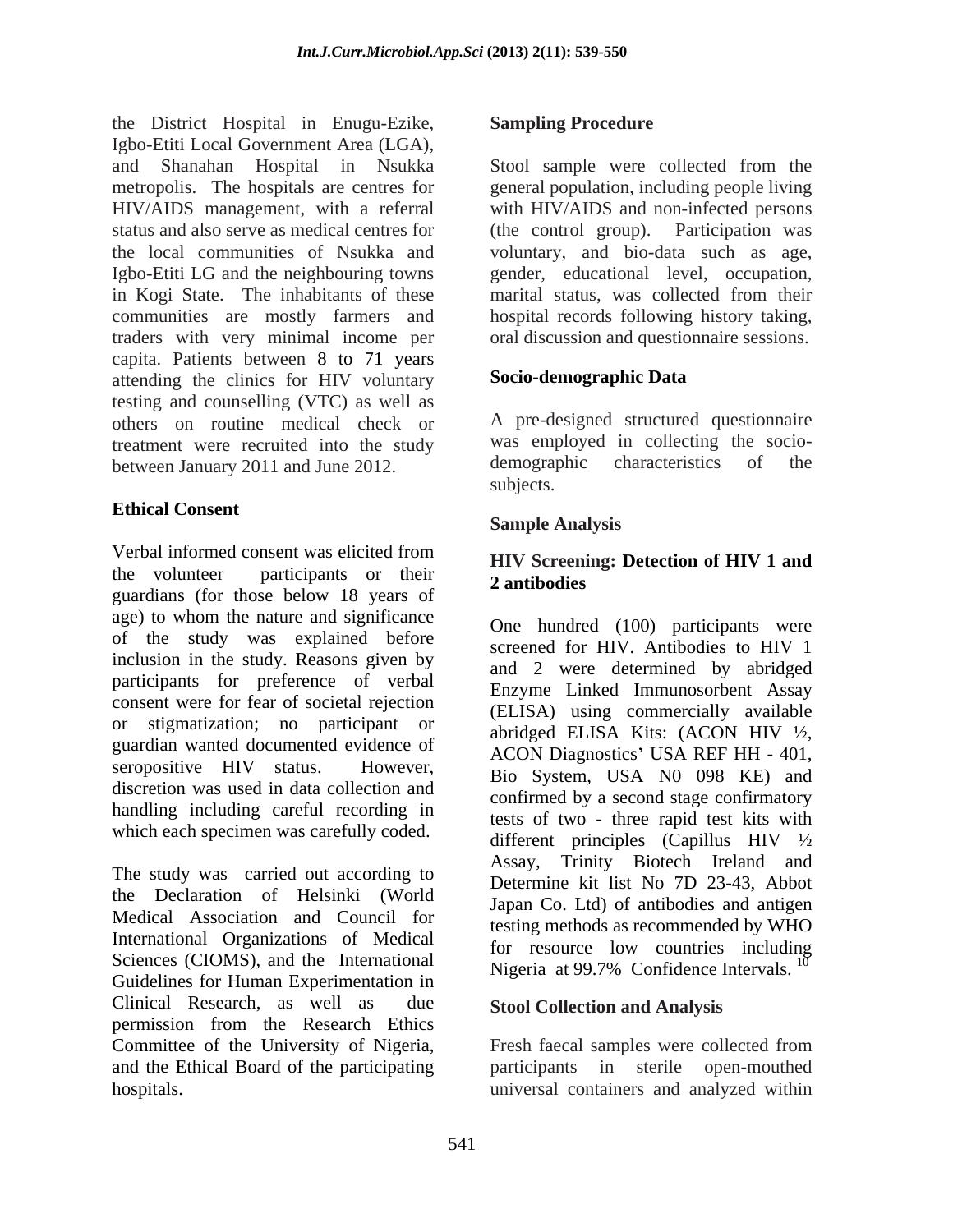24h of collection. Saline and iodine wet variables in the questionnaire responses preparations, modified Ziehl Neelseen was analyzed by the Chi-square test at P = staining technique and microscopy were carried out using standard procedures as of the laboratory screening were presented described (Akinbo *et al*., 2010). as frequencies and percentages; a p value Concentration of stool was carried out of < 0.05 was also considered statistically using modified formol - ether significant. concentration method (Dibua *et al*., 2007). Details of the tests are indicated below.

#### **Macroscopic examination**

Preliminary macroscopic examination of samples was carried out to determine the colour, consistency and/or texture as well as presence of blood, mucus, pus and

#### **Wet Mount**

Aliquots of stool samples were examined for presence of trophozoites, cysts, oocysts, larvae and ova of intestinal parasites using normal saline and Lugol's

The rapid formol ether concentration techniques which involves the removal of (4%) and *Giardia limbia* (4%). Similarly, large debris as well as the concentration of wide range of parasite with minimum damage to their morphology was used to detect cysts, oocysts and ova. Further concentration and extraction of parasites *Strongyloides stercoralis* (2%) had the was carried out using modified Zeihl - Neelsen technique.

Result of oral discussions and the males, (20%). However, no significant questionnaire responses were analyzed using the software SPSS (version 17.0; Chicago, USA) and reported as percentile ratios. Relationship between different

0.05 using SPSS, while available results significant.

### **Result and Discussion**

#### **Results of HIV Screening**

worms in stool, samples. Seronegative individuals included: females Out of the one hundred patients sampled, 50 were seropositive for HIV/AIDS antibodies: females (66%), males (34%); with preponderance on the females. 28%, and males, 36% (Table 1).

#### **Coinfection of Intestinal Parasites among HIV infected Persons**

iodine smear. **Formol ether Concentration**  (26%), Hookworm (18%) and *Entamoeba*  **Technique** *coli* (10%) (p<0.05). However there was Percentage distribution of intestinal parasitosis among HIV infected persons in the surveyed area indicated the preponderance of *Ascaris lumbricoides* no significant difference in the observed rates of infection by *Trichuris trichuria* the difference between the established rate of infection with *Schistosomia mansoni* (6%) and *Cryptosporidium parvum* (8%) were not statistically significant (p $>0.05$ ). least prevalence rate (Figure 1).

**Data Analysis** and urban parasitaemia indicated a high Investigation of gender distribution of HIV prevalence of *Ascaris lumbricoides* among statistical difference was established in the rates of infection of the parasites between both sexes (13.33%) (p<0.05) (Table 2).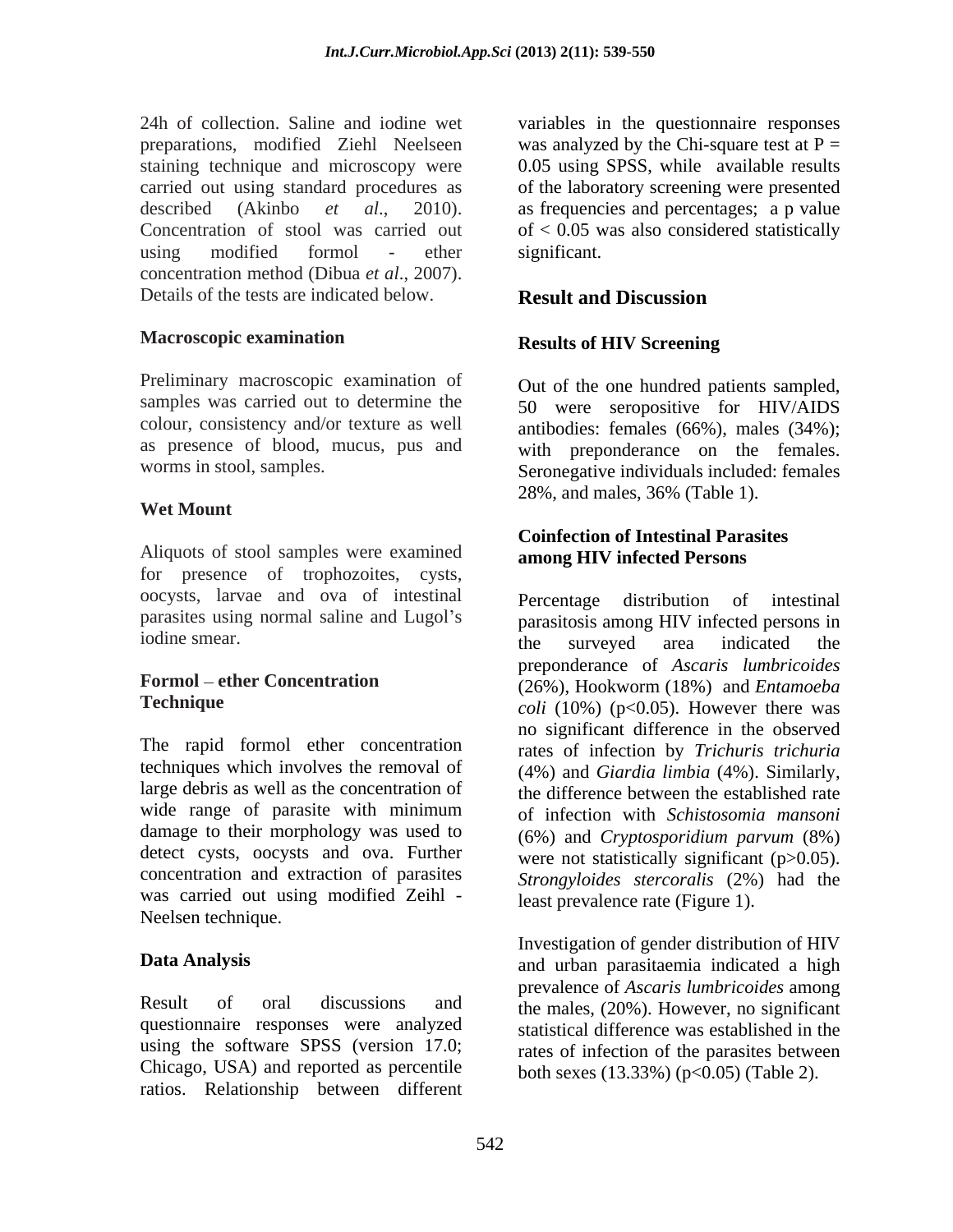#### *Int.J.Curr.Microbiol.App.Sci* **(2013) 2(11): 539-550**

| <b>Number tested</b> | <b>HIV Ser</b><br>seropositive |              |              | <b>HIV</b> Seronegative    |              |              |
|----------------------|--------------------------------|--------------|--------------|----------------------------|--------------|--------------|
| 100                  | <b>r</b> emales                | <b>Males</b> | <b>Total</b> | <b>Females</b>             | <b>Males</b> | <b>Total</b> |
|                      | 33 (66%)                       | 17(34%)      | 50           | $(28\%)$<br>$\blacksquare$ | 36(72%)      | - - -<br>ാ∪  |

**Table.1** Profile of hiv infected individuals in surveyed population





**Table.2** Gender distribution of urban parasitaemia

| Parasite                  | No co-infected | $M(\%)$  | $F(\%)$  |
|---------------------------|----------------|----------|----------|
| Ascaris lumbricoides      |                | 3(20)    | 2(13.33) |
| Entamoeba histolytica     |                | 1(6.67)  | 2(13.33) |
| Hookworm                  |                | 2(13.33) |          |
| Trichuris trichuria       |                |          |          |
| Strongyloides stercoralis |                | 1(6.67)  |          |
| Giardia lambia            |                |          |          |
| Entamoeba coli            |                | 1(6.67)  | 1(6.67)  |
| Schistosoma mansoni       |                |          |          |
| Cryptosporidium parvum    |                | 2(13.3)  |          |
| Total                     | 15             | 1V.      |          |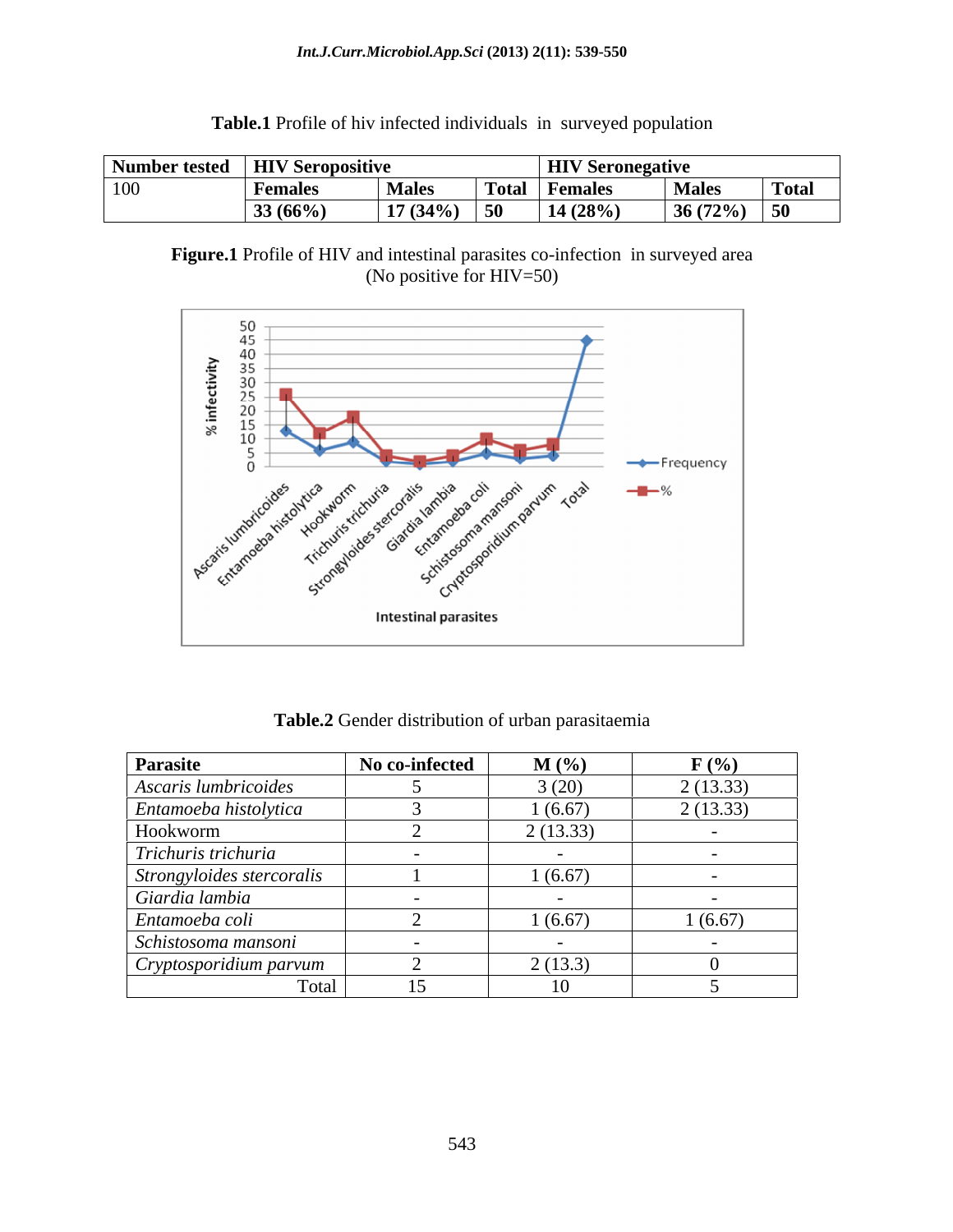While infestation by *Ascaris lumbricoides* defining clinical condition with gastroin the infestation by *Giardia lambia* and Similarly, in females, there was no  $20(23%) > 41-50(15%)$ . *Entameba Cryptosporidium parvum* was not also

In relation to age bracket, HIV and parasitic infestation was a common Highest prevalence of HIV and parasitosis and dually infected persons, and the groups; 21-30, 51-60 and >61 (100%), and

Preponderance of co-infection in the Traders (100%). No significant statistical prevalence of 30% and 11-20 years old difference was recorded in the prevalence servant (91%). Prevalence was however had a prevalence of 50% among those cohigh among house- wives  $(80\%)$  (p $>0.05$ ) Nevertheless, low prevalence rate was recorded among farmers (75%) (p>0.05)

infection constitutes a serious AIDS-

was prevalent among the co-infected intestinal involvement, with resultant males in the rural areas of Nsukka (20%), diarrhoea abdominal pains, dysentery, there was an observed prevalence of weight loss etc. is elucidated below. Hookworm (6.67%) and *Ascaris Ascaris lumbricoides*, causative agent of *lumbricoides* (6.67%) in co-infected diarrhoea, abdominal pain, constipation, females. Least prevalence rates occurred vomiting ,weight loss and intestinal *Trichuris trichuria* in males (3.33%). different age groups with 0-10 (30%)>11 significant difference in the rate of *histolytica* , agent of dysentery and epi infestation with *Entamoeba histolytica* gastric pain was observed in all but these (3.33%), *Entamoeba coli* (3.33%) and age groups (21-30), (41-50), (51-60). *Schistosoma mansoni* (3.33%) (P<0.05). Moreover, Hookworm causative agent of *Strongyloides starcoralis* was not severe anaemia, abdominal pain, mental observed for both males and females in the inertia, debility, weight loss and retarded rural communities (p>0.05). growth was shown to affect all age observed among the female population Nonetheless, the least observed parasites within the rural environment (Table 3). include *Trichuris trichuria, Strongyloides* disorder was observed in individuals in the 20(23%)>41-50(15%). brackets except (11-20), (21-30). *stercoralis, Giardia lambia.*

occurrence in the population studied. identified parasitic infestation among the was however observed among the age distribution of parasites among different in those aged 31-40 years (75%). *lumbricoides* had the higest prevalence, Nonetheless, the difference in the infecting 13 of the 45 individuals (28%); 9 observed prevalence rates was not others had hookworm (20%), 6 had statistically significant (Figure 2). *Entamoeba histolytica (13%)*, 5 had different occupational groups was *Ascaris lumbricoides* was more prevalent observed among Drivers (100%) and among those aged 0-10 years old with a rates among students (92%) and civil *Entamoeba histolytica* in age group >61 (Figure 3). difference was found in the prevalence of The observation that intestinal parasitic 11-20 age bracket (8.89% and 6.67%) Clinical symptoms associated with dually infected persons, and the age groups are shown in Table 4. *Ascaris Entamoeba coli (11%)*. *Stongyloides starcoralis* was the least (1 person (2%)). prevalence of 30% and 11-20 years old had a prevalence of 23% respectively. had a prevalence of 50% among those coinfected. In age bracket 41-50 years, hookworm had a percentage prevalence of 33%. However, no significant statistical *Ascaris lumbricoides* among the 0-10 and 11-20 age bracket (8.89% and 6.67% respectively) (p>0.05). Diarrhoea,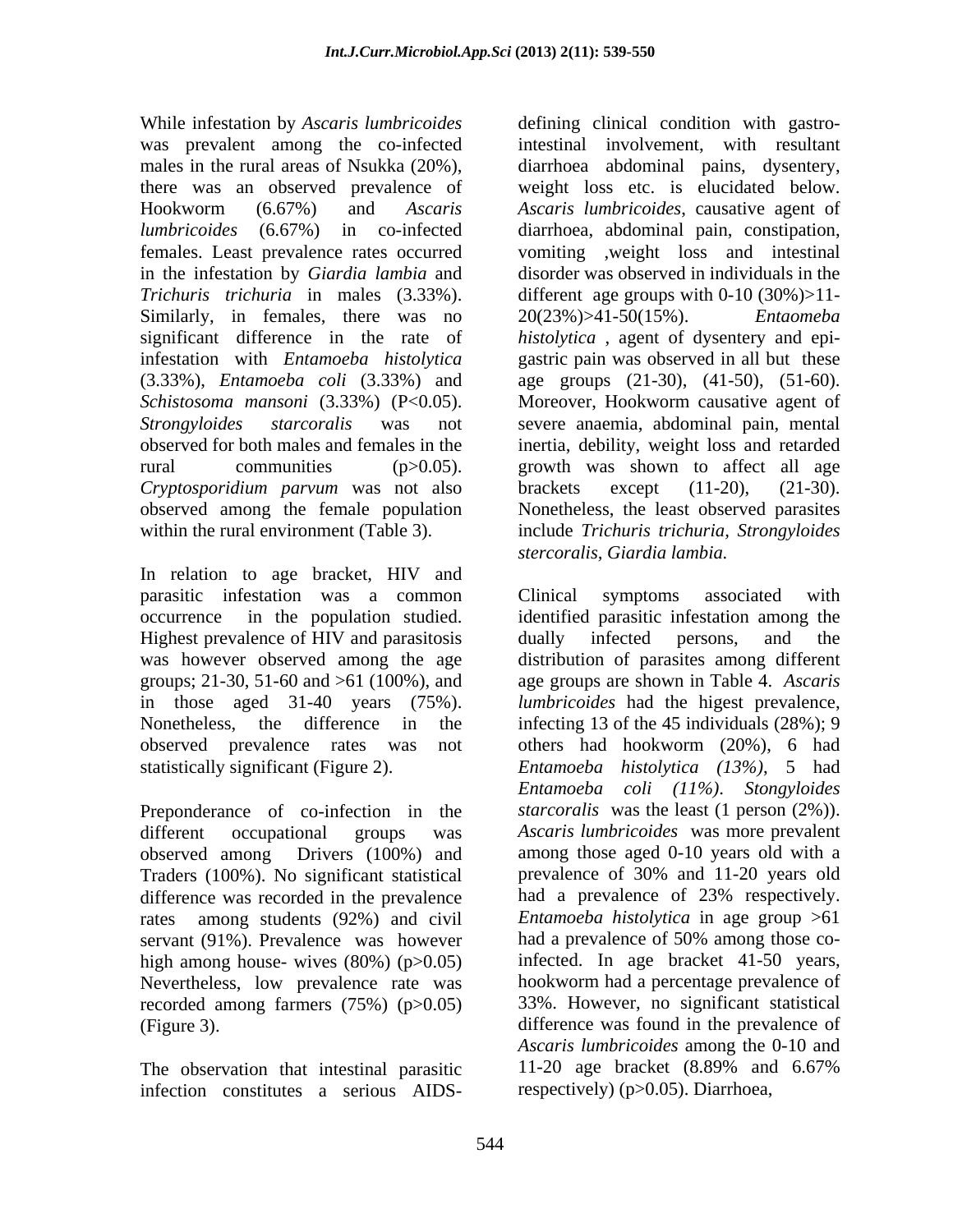| <b>Parasite</b>           | No infected | $M(\%)$  | $F(\%)$ |
|---------------------------|-------------|----------|---------|
| Ascaris lumbricoides      |             | 6(20)    | 2(6.67) |
| Entamoeba histolytica     |             | 2(6.67)  | 1(3.33) |
| Hookworm                  |             | 5(16.67) | 2(6.67) |
| Trichuris trichuria       |             | 1(3.33)  | 1(3.33) |
| Strongyloides stercoralis |             |          |         |
| Giardia lambia            |             | 1(3.33)  | 1(3.33) |
| Entamoeba coli            |             | 2(6.67)  | 1(3.33) |
| Schistosoma mansoni       |             | 2(6.67)  | 1(3.33) |
| Cryptosporidium parvum    |             | 2(6.67)  |         |
| Total                     |             |          |         |

**Table.3** Gender distribution of rural parasitaemia







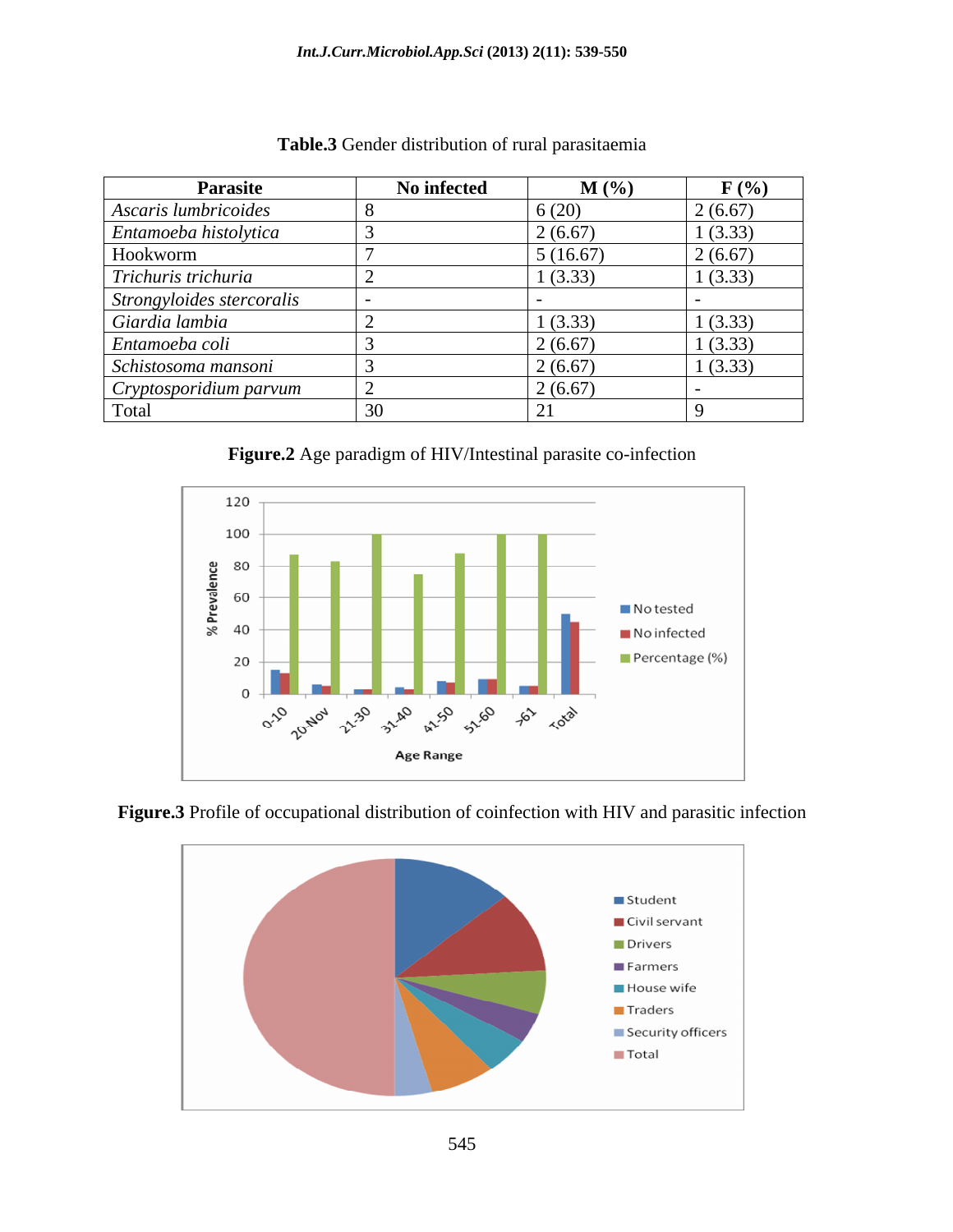| <b>Parasites</b>                                                                 |                | Age range      |                |                          |                |  |          |                |           |                                                                                                               |  |
|----------------------------------------------------------------------------------|----------------|----------------|----------------|--------------------------|----------------|--|----------|----------------|-----------|---------------------------------------------------------------------------------------------------------------|--|
| Infecting parasites   0-10   11-20   21-30   31-40   41-50   51-60   >61   Total |                |                |                |                          |                |  |          |                | infected  | <b>Associated clinical symptoms</b>                                                                           |  |
| Ascaris<br>lumbricoides                                                          | $\overline{4}$ | $\overline{3}$ |                |                          | 2              |  |          |                | 13        | Diarrhoea, abdominal pain, constipation,<br>vomiting, weight loss and intestinal disorder                     |  |
| Entamoeba<br>histolytica                                                         |                |                | $\sim$         |                          | $\sim$         |  |          | $\overline{2}$ | 6         | Dysentery and epi-gastric pain                                                                                |  |
| Hookworm                                                                         | $\overline{2}$ | $\sim$         | $\sim$         |                          | $\mathfrak{Z}$ |  | $\sim$   |                | 9         | Diarrhoea, severe anaemia,<br>abdominal pain, mental inertia,<br>debility, weight loss and retarded<br>growth |  |
| Trichuris trichuria                                                              |                | $\sim$         | $\overline{a}$ |                          | $\sim$         |  |          |                |           | Blood tingled diarrhoea, anaemia, weakness and<br>abdominal pain.                                             |  |
| Strongyloides<br>stercoralis                                                     | $\sim$ $-$     | $\sim$ $-$     | $\sim$         |                          | $\sim$         |  |          |                |           | Itching rashes, bloody diarrhoea, nausea,<br>anaemia, weakness and abdominal pain.                            |  |
| Giardia lambia                                                                   | 2              | $\sim$         | $\sim$         | $\overline{\phantom{0}}$ | $\sim$         |  |          |                | $\bigcap$ | Diarrhoea, with pale fatty stools, flatulence and<br>nausea.                                                  |  |
| Entamoeba coli                                                                   |                |                | $\sim$         |                          |                |  | $\gamma$ |                |           |                                                                                                               |  |
| Schistosoma<br>mansoni                                                           |                | $\sim$         |                |                          | $\sim$         |  |          | $\sim$         |           |                                                                                                               |  |
| Cryptosporidium<br>parvum                                                        |                | $\sim$         |                |                          |                |  |          |                |           | Large volume, non bloody, watery diarrhoea,<br>severe abdominal cramp and anaemia.                            |  |
| Total infected                                                                   | 13             | $\overline{5}$ | $\mathcal{R}$  |                          |                |  |          |                | 45        |                                                                                                               |  |

**Table.4** Clinical presenting symptoms of intestinal parasitoses among the study group and the implicated Parasites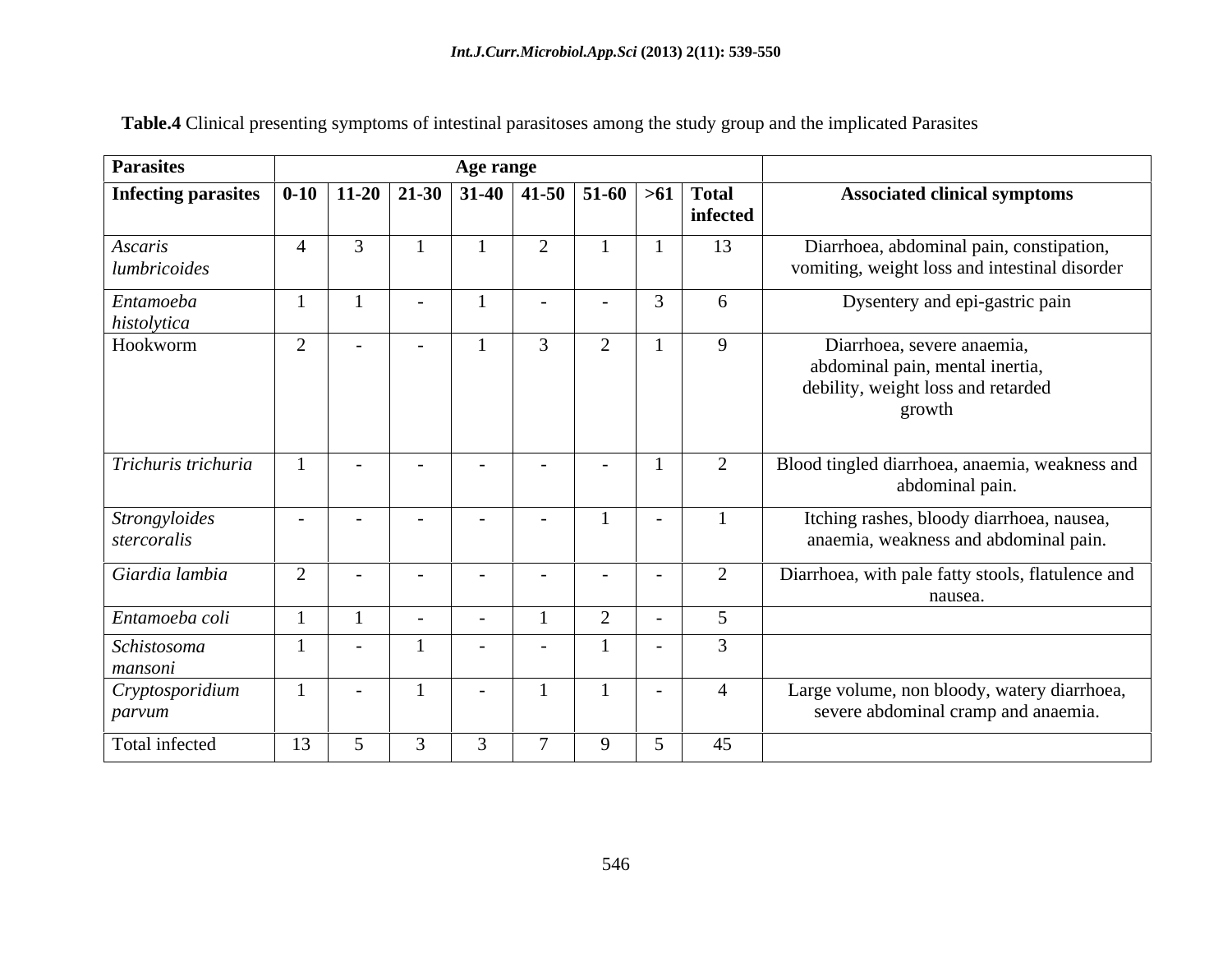and anaemia were the major presenting *et al.*, 2007). symptoms of intestinal parasitoses observed among the study group (Table 4) It is important to note that the prevalence

Coinfection with gastrointestinal infected patients in this study is not in opportunistic parasitic infestations with agreement with the 15.3% and 11.4% HIV has become a public health concern reported by some authors in Benin, and with increasing morbidity and mortality rates in the local communities of Nigeria. *et al*., 2004). However, other investigators Parasitic infestations have thus remained reported 42.9% in Abeokuta, Nigeria and important cause of gastrointestinal tract problems with associated diarrhoea and other AIDS-related abnormalities among could be due to sample sizeas our study HIV- infected persons in developing countries (WHO, 1981). The prevalence of intestinal parasites among HIV/AIDS patients in Nsukka was therefore intestinal parasitic infections among HIVinvestigated. This study demonstrated the infected patients. This finding is vulnerability and/or susceptibility of HIV inconsistent with previous reports vulnerability and/or susceptibility of HIV inconsistent with patients to a mirage of intestinal parasites due particularly to their reduced immune response which makes them more susceptible to these infections, and further more males being exposed than females suggests that the increasing incidence of intestinal parasitemia in Nsukka rural and urban communities are largely due to the a historical communities are largely due to the a historical communities are largely due to the stablished between gastrointestinal and the stablished between gastrointestinal lack of safe, portable drinking water, poor hygienic and sanitary conditions as previously reported (Dibua *et al*., 2007). In addition, we observed that HIV infection was a significant risk factor for<br>acquiring an intestinal parasitic infection: themselves against host immune acquiring an intestinal parasitic infection; a relationship was observed to exist between the nature of infecting parasites, the parasitic load and severity of addition, parasites and associated intestinal presenting clinical signs and symptoms. This is because HIV infection leads to loss of CD4+T cells, which leaves affected weaken the immune system. Cellular individuals mortally susceptible to immunity is the major defence against opportunistic infections, especially intestinal parasitic infections (Omalu *et*  gastrointestinal problems which often *al*., 2005). Therefore, the reduction in CD4 present as diarrhoea and weight loss syndrome, which significantly enhance progression of HIV disease to AIDS. This view is in consonance with previous

abdominal pains, and cramps, weight loss findings (Oguntibeju, 2006; Kuppamattus

*et al.*, 2007).<br>It is important to note that the prevalence (90%; 45 out of 50) observed among HIVagreement with the 15.3% and11.4% Ethopia (Akinbo *et al*., 2010; Mohammad 84.3% in South Africa (Udeh *et al*., 2008; Zelalem *et al*., 2008). The difference presented small sample size than that reported by other authors. Gender significantly affected the prevalence of infected patients. This finding is inconsistent with previous reports (Mohammad *et al*., 2004). The reason for this association between gender and intestinal parasites may be adduced to based on occupational grounds.

An interactive synergy was thus established between gastrointestinal parasites and HIV: while parasitic infestation can cause drastic suppression of the immune system, probably as part of the mechanism by which they protect themselves against host immune responses, damaged intestinal walls, thus enhance viral entry and multiplication. In damage can cause malabsorption and resultant malnutrition, which further count by the HIV virus predisposes HIVinfected patients to opportunistic intestinal parasitic infections (Wiwanitkit, 2001). It is generally accepted that a CD4 count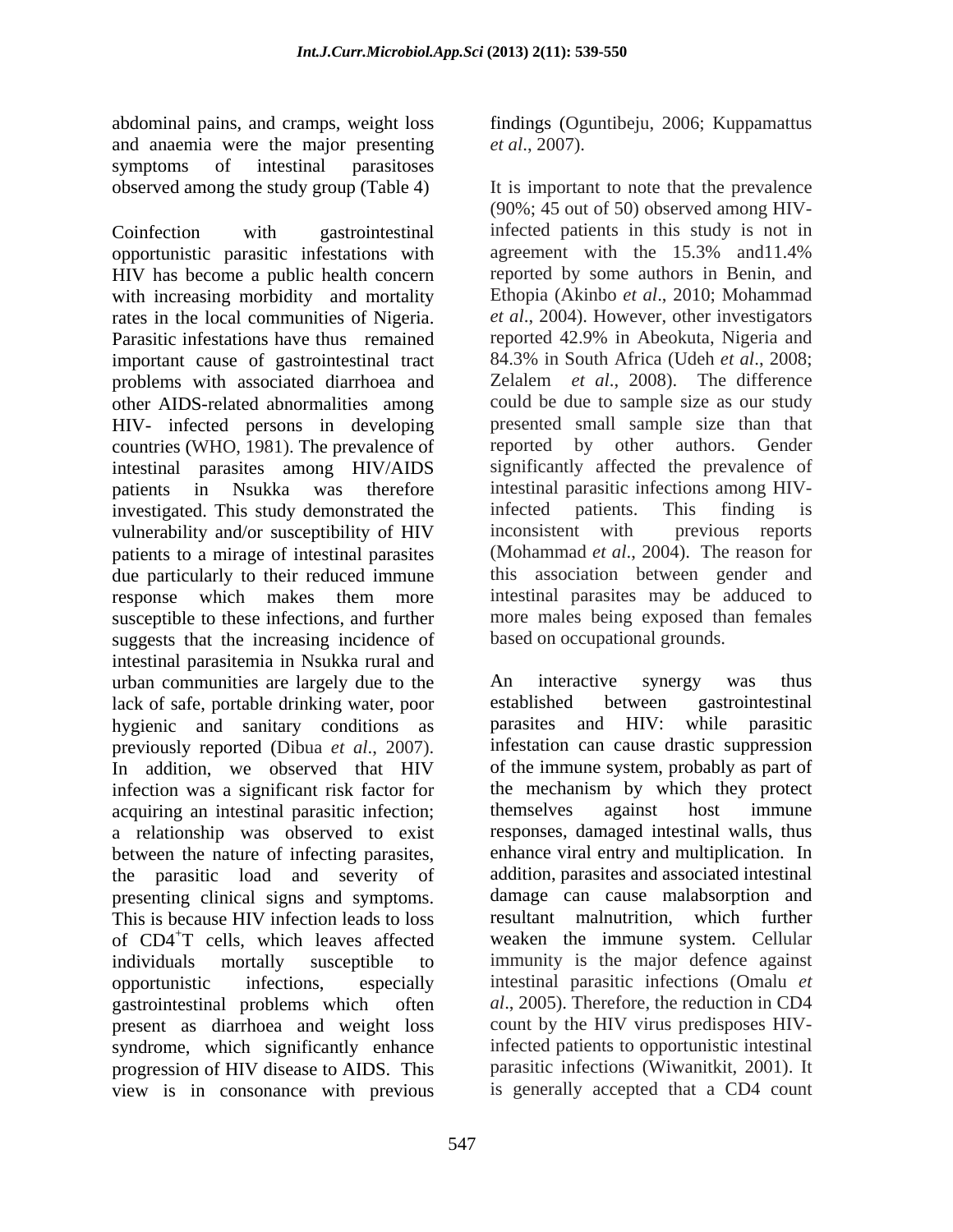below 200cells/ml predisposes HIV-patients. A total of 9 intestinal parasites explain the findings in this study, which infected patients (Oguntibeju, 2006; demonstrated the significant association of Wiwanitkit, 2001). The presence of positive patients. Others reported similar findings (Endeshaw *et al.*, 2004). One of among HIV-infected persons are infestations in HIV patients was spp, Microsporidium spp, Cyclospora spp, participants' occupation; this significantly and *I. Belli* are opportunistic infections out their work. They are also likely to have reports (Oguntibeju, 2006; Zelalem *et al.*, a poor educational background and to a 2008; Omalu et al., 2005; Guptal et al., large extent, poor hygiene standards. This 2005). The prevalence of hookworm may explain the observed high prevalence

populace are places for bathing, (Oguntibeju, 2006; Oguntibeju et al., defecating, and washing, in addition to the 2006). Furthermore, a high prevalence of the area all of which constitute likely sources of intestinal parasitic infections. (P studies (Oguntibeju, 2006; Zelalem *et al.*,  $<$  05). This may explain, in part, the 2008; Guptal *et al.*, 2008). The prevalence the source of water did not affect the *lumbricoides* than their female prevalence of intestinal parasitic infections counterparts (13.33%) among HIV-

infected persons to opportunistic were detected in HIV infected individuals, infections (Lee et *al*., 2005). In HIV with *A. lumbricoides* being the most infection, diarrhoea is a major sign of prevalent (26%). Other workers also progression to AIDS, which results from reported A. lumbricoides as the most opportunistic infections, and this may prevalent intestinal parasite in HIVdiarrhoea with intestinal parasitic pathogenic intestinal parasites such as *A.*  infections among the observed HIV- *lumbricoides*, hookworm, *E. histolytica, T.* the observed major risk factors of parasitic remarkably significant; *Cryptosporidium*  affected the prevalence of intestinal that have been severally reported among parasitic infections, with Traders and HIV-infected persons (Awole *et al*., 2003). Drivers having the highest prevalence In this present investigation, *Strongyloides*  (100% each). Traders and Drivers are *starcoralis* was similarly reported as an more likely to eat food and drink water important opportunistic intestinal parasitic from questionable sources as they carry infection observed, contrary to other in this group. the range that was previously reported Result of the oral discussions and Oguntibeju *et al*., 2006). However, others questionnaire responses demonstrated the (Zelalem *et al*., 2008) observed a higher significant relationship between parasitic prevalence of *S. stercoralis* than was infections and sources of domestic water observed in our study. In a similar vein, supply; consisting of streams and rivers the prevalence of *T. trichiura* was lower that are of common use among the local than that observed by other authors poorly treated municipal water supply in *E. histolytica* was observed in this research findings of the present study and in of *Giardia lambia* (4%) observed in this agreement with other studies (Akinbo *et*  study was lower than that previously *al*., 2010). However, contrary to our reported (Mohandas *et al*., 2002). Males findings, other researcher] indicated that had a higher prevalence(20%) of *A.*  (Endeshaw *et al*., 2003). HIV-positive infected persons, though this was notreported *A. lumbricoides* as the most infected patients (Oguntibeju, Wiwanitkit, 2001). The presence of *trichiura*, and *S. Mansoni* and *E. coli* among HIV-infected persons are *spp, Microsporidium spp*, *Cyclospora spp*, and *I. Belli* are opportunistic infections reports (Oguntibeju, 2006; Zelalem *et al*., 2008; Omalu *et al*., 2005; Guptal *et al*., 2005). The prevalence of hookworm (18%) observed in this study was within (Okodua *et al*., 2003; Guptal *et al*., 2008; (Oguntibeju, 2006; Oguntibeju *et al*., 2006). Furthermore, <sup>a</sup> high prevalence of (12%) as was previously reported in others studies (Oguntibeju, 2006; Zelalem *et al*., 2008; Guptal *et al*., 2008). The prevalence *lumbricoides* than their female counterparts (13.33%) among HIV-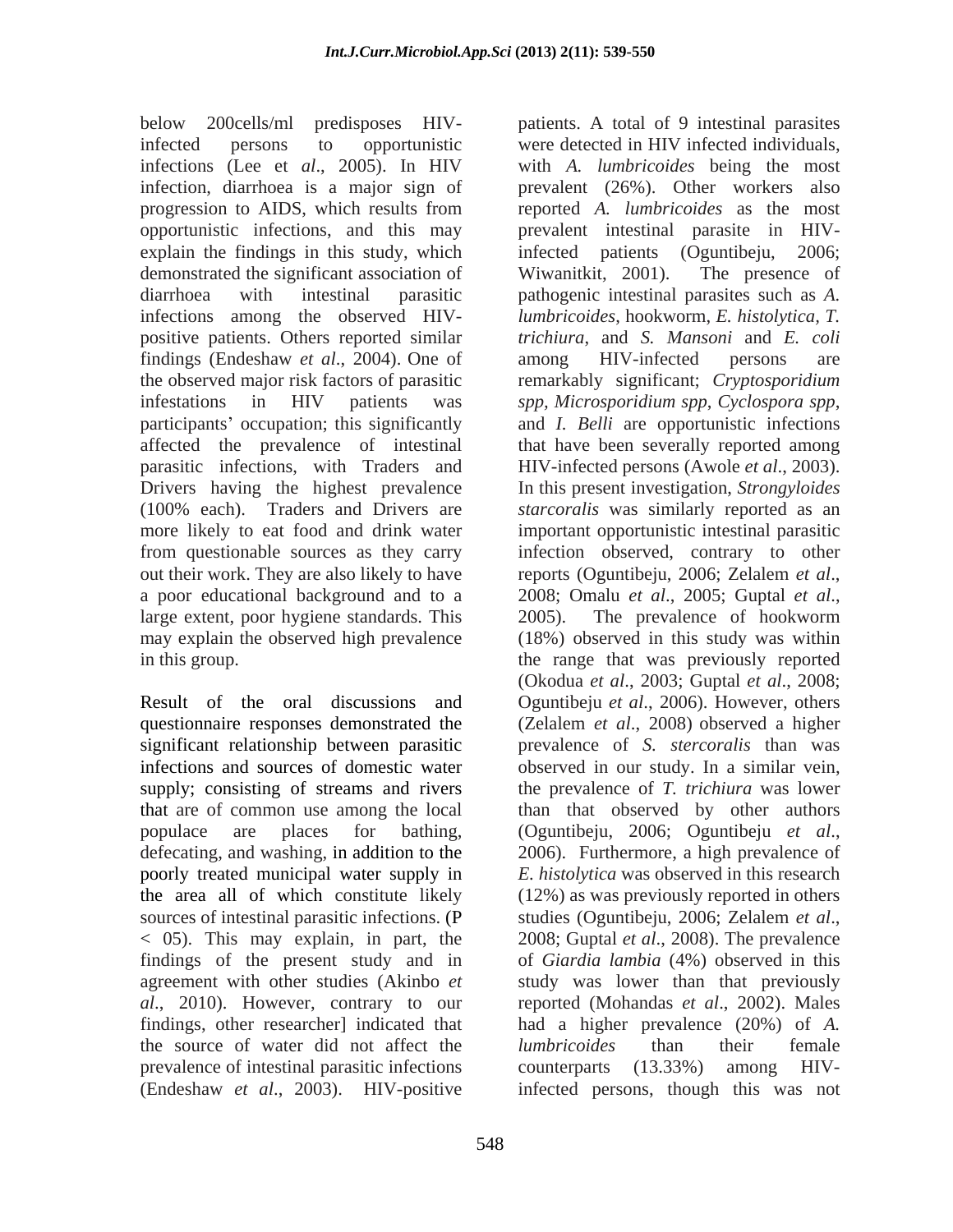statistically significant. This finding is be the problem of poor drainage system contrary to previous work (Okodua *et al.*, common to Nsukka. Nsukka has the poor 2003), but in consonance with other habit of emptying refuse into the gutter as reports (Mohandas *et al.*, 2002). a result of poor sanitary inspection<br>Preponderance of the parasite among programs. Prompt diagnosis of parasitic males could be attributed to the higher infections, especially intestinal parasitic number of males surveyed. infections, among HIV-infected persons is

In relation to the urban and rural parasitic management and quality of life of HIVinfestation difference, great significance was observed between prevalence in the rural (66.7%) and the urban (33.3%) areas. The higher difference in rural prevalence could be attributed to the highly Adesiji YO, Lawal RO, Taiwo SS, Fayemiwo unhygienic and/or less sanitary SA, Adeyeba OA. Cryptosporidiosis in environment and poverty amongst other factors. There was a significant Osun State, Southwestern Nigeria. Eur J relationship between infection status with respondents sources of water  $(P < 0.05)$ . AKINDO FO, OKAKA CE, MAChado KLD,<br>While are study did not show any more amplitude  $P$ , Onunu AN. While our study did not show any relationship between nutritional indicators and protozoan parasites such as *G. lamblia* Midwestern Migeria. Malaysian J and *E.histolytica*, similar studies showed a significant association between *G. lamblia* and nutritional status (Carvalho-costa *et al.*, 2009). According to them, the social, *HIV-infected* adult patients in economic and physical environment in which an individual lives are major determinants of the degree of association between intestinal parasites and nutritional status. These factors might be responsible for the differences observed in this study.<br>Brazillian Amazon.Rev. Inst.. Med There was however, a greater prevalence of infection by *Ascaris* (26%) than any other infectious intestinal parasite, the second most prevalent being Hookworm Pregnant Women in Health Care Settings; (18%). The persistence and prevalence of these intestinal parasites could be Chan MS, Medley GF, Jamison D, Bundy attributed to the general level of poor sanitary conditions especially from morbidity due to intestinal nematode faecally polluted water bodies for domestic and agricultural purposes Cheesbrough M. District Laboratory Practice extensive use of pit toilet and surface<br>Edition Cambridge University Press, New latrines system in both the rural and urban communities. Other factors that could Dibua have contributed to their prevalence could

common to Nsukka. Nsukka has the poor habit of emptying refuse into the gutter as a result of poor sanitary inspection programs. Prompt diagnosis of parasitic advocated in order to improve the infected individuals.

# **References**

- HIV infected patients with diarrhea in Gen Med 2007;4: 119-22.
- Akinbo FO, Okaka CE, Machado RLD, Omoregie R, Onunu AN. Cryptosporidiosis among HIV-infected patients with diarrhea in Edo State, Midwestern Nigeria. Malaysian J Microbiol 2010; 6: 99-101.
- Awole M, Gebre-Selassie S, Kassa T, Kibru G. Prevalence of intestinal parasites in HIV-infected adult patients in southwestern Ethiopia. Ethiopian J Health Dev 2003; 17: 718.
- Carvalho-costa FA, Goncalves AQ, Lassance SL, Giardia Lambia and other Intestinal Paratitic Infections and their Relationship with Nutritional Status in Children in Brazillian Amazon*.Rev. Inst.. Med Tropical,* Sao Paulo 2009;49, 147-53
- CDC , Revised Recommendation for HIV Testing of Adults, Aldolescent and Pregnant Women in Health Care Settings; MMWR, Sep, 22 2006; 55 (RR14);1-17
- DAB. The evaluation of potential global morbidity due to intestinal nematode infections. Parasitol 1994; 109: 37287.
- Cheesbrough M. District Laboratory Practice in Tropical Countries Part 2 Second Edition Cambridge University Press, New York 2006; [www.cambridge.org](http://www.cambridge.org)
- UE, Awagu OJ, Esimone CO. Prevalance of Intestinal Parasitosis in the